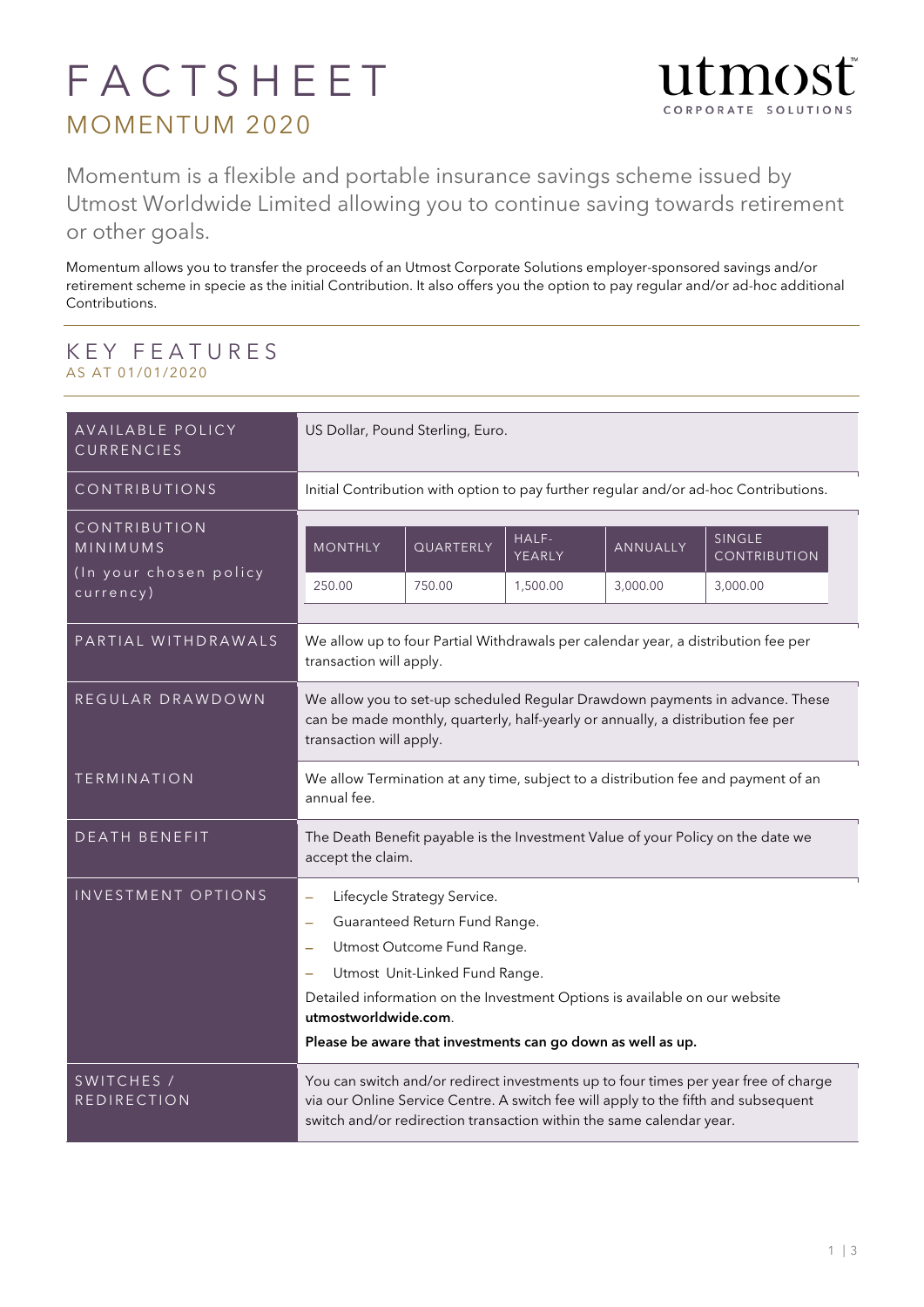<span id="page-1-0"></span>

| ONLINE SERVICE<br>CENTRE                                                                        | Immediate and secure online access to your Policy information. This allows you to<br>view up-to-date valuations of your Policy. You can also submit a Written Request via<br>the Online Service Centre to give us certain instructions with respect to your Policy.                                                                                                                                                                              |                                 |       |       |        |  |  |
|-------------------------------------------------------------------------------------------------|--------------------------------------------------------------------------------------------------------------------------------------------------------------------------------------------------------------------------------------------------------------------------------------------------------------------------------------------------------------------------------------------------------------------------------------------------|---------------------------------|-------|-------|--------|--|--|
| VALUATION<br><b>STATEMENTS</b>                                                                  | Valuation statements are produced after the 31 December each year. These will<br>normally be available through the Online Service Centre within a few days of the year<br>end.                                                                                                                                                                                                                                                                   |                                 |       |       |        |  |  |
| POLICY<br>ADMINISTRATION FEES<br>(SUBJECT TO REVIEW WITH<br>EFFECT FROM 1 JANUARY<br>EACH YEAR) | <b>USD</b><br>GBP<br>EUR                                                                                                                                                                                                                                                                                                                                                                                                                         |                                 |       |       |        |  |  |
|                                                                                                 | <b>INITIAL FEE</b>                                                                                                                                                                                                                                                                                                                                                                                                                               | 583.55<br>364.72                |       |       | 425.90 |  |  |
|                                                                                                 | <b>ANNUAL FEE</b>                                                                                                                                                                                                                                                                                                                                                                                                                                | 583.55<br>364.72                |       |       | 425.90 |  |  |
|                                                                                                 | <b>DISTRIBUTION</b><br>FEE                                                                                                                                                                                                                                                                                                                                                                                                                       | Regular Drawdown <sup>1</sup>   | 14.00 | 10.00 | 12.00  |  |  |
|                                                                                                 |                                                                                                                                                                                                                                                                                                                                                                                                                                                  | Partial Withdrawal <sup>1</sup> | 60.00 | 40.00 | 50.00  |  |  |
|                                                                                                 |                                                                                                                                                                                                                                                                                                                                                                                                                                                  | Termination                     | 60.00 | 40.00 | 50.00  |  |  |
|                                                                                                 |                                                                                                                                                                                                                                                                                                                                                                                                                                                  | Switch Fee <sup>2</sup>         | 60.00 | 40.00 | 50.00  |  |  |
|                                                                                                 | LIFECYCLE<br><b>STRATEGY FEE</b>                                                                                                                                                                                                                                                                                                                                                                                                                 | Endorsement Fee <sup>3</sup>    | 72.00 | 50.00 | 55.00  |  |  |
|                                                                                                 |                                                                                                                                                                                                                                                                                                                                                                                                                                                  |                                 |       |       |        |  |  |
| <b>REGULATOR</b>                                                                                | Utmost Worldwide Limited is principally regulated in Guernsey, as a licenced insurer<br>by the Guernsey Financial Services Commission ("GFSC") under the Insurance<br>Business (Bailiwick of Guernsey) Law, 2002 (as amended). The address of the GFSC<br>is:<br><b>Guernsey Financial Services Commission</b><br>PO Box 128, Glategny Court<br>Glategny Esplanade, St Peter Port<br>Guernsey<br>Channel Islands GY1 3HQ.                        |                                 |       |       |        |  |  |
| POLICYHOLDER<br>PROTECTION                                                                      | Policy Owners with Utmost Worldwide benefit from Guernsey's 'policyholder<br>protection' regime under the licensing conditions imposed by the Guernsey Financial<br>Services Commission under the Insurance Business (Bailiwick of Guernsey) Law, 2002<br>(as amended).                                                                                                                                                                          |                                 |       |       |        |  |  |
| CANCELLATION RIGHTS                                                                             | If you are not satisfied with your Policy, you have the right to cancel the Policy during<br>the Cooling-Off Period, which is 30 days from the Policy Commencement Date. If you<br>cancel your Policy within this period, your total contributions will be returned to you,<br>subject to an adjustment for investment related gains or losses.<br>Please refer to the Momentum Terms and Conditions, available on request, for full<br>details. |                                 |       |       |        |  |  |

 $\overline{a}$ 

<span id="page-1-1"></span>**<sup>1</sup>** The fee will apply to each relevant transaction.

<span id="page-1-2"></span><sup>&</sup>lt;sup>2</sup> A switch fee will apply to the fifth and subsequent switch and/or redirection transaction within the same calendar year.

<span id="page-1-3"></span><sup>&</sup>lt;sup>3</sup> If you ask us to amend either your risk profile or target date while remaining in a Lifecycle Strategy service we will apply an endorsement fee.